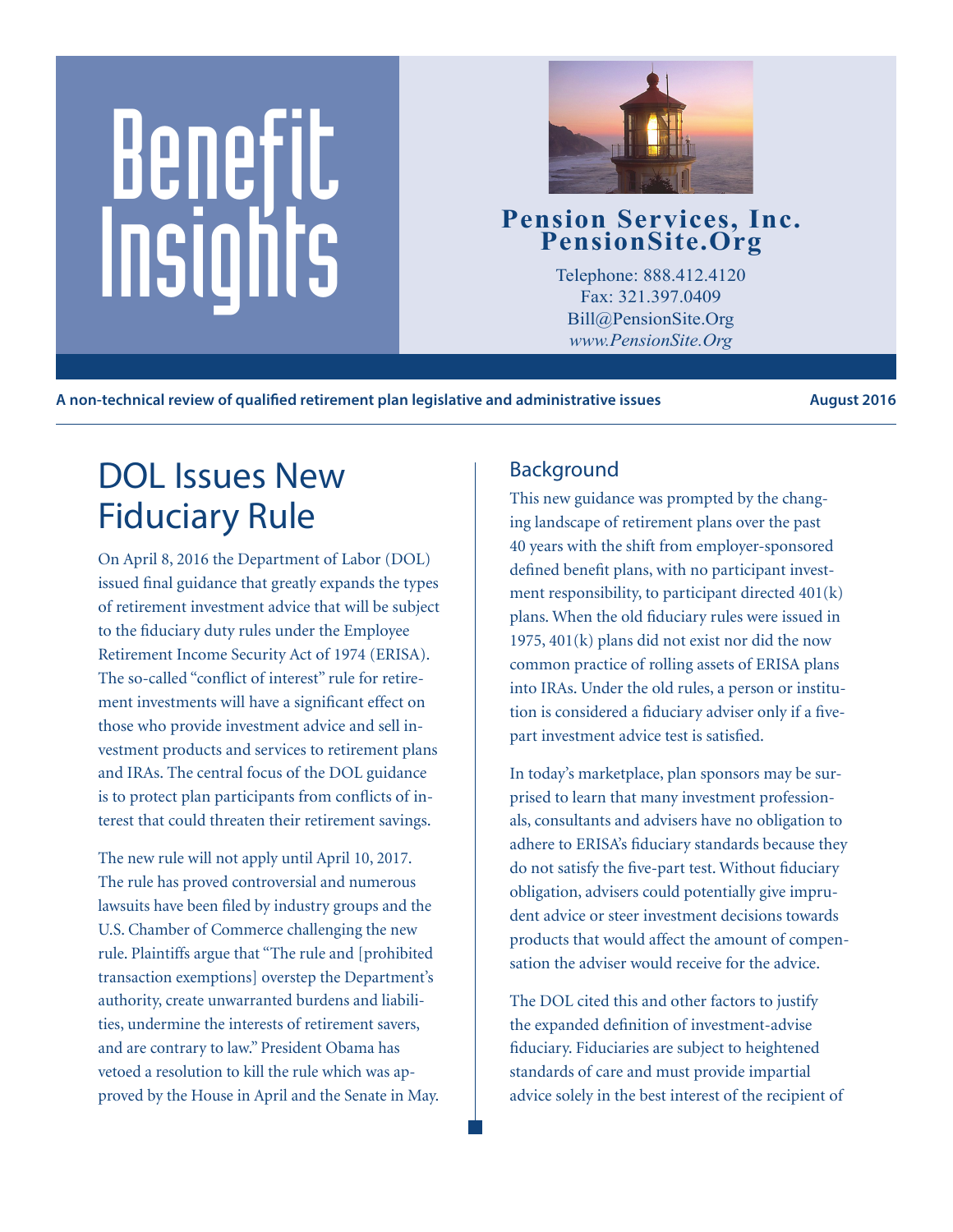the advice and, if found in breach of the fiduciary standards, can be subject to personal liability.

#### Activities Considered Investment Advice

Under the regulation, a party is treated as providing "investment advice" if it renders any of the following general categories of recommendations for a fee or other compensation (either directly or indirectly) to a plan, plan fiduciary, plan participant or beneficiary, IRA or IRA owner:

- The advisability of buying, holding, selling or exchanging securities or other investment property;
- The management of securities or other investment property such as advice regarding investment portfolio composition, selection of other persons to provide investment advice or management services or selection of investment account arrangements;
- Rollovers, transfers or distributions from a plan or IRA including whether, in what amount, in what form and to what destination such rollover, transfer or distribution should be made; or
- How to invest securities or other investment property once they are rolled over, transferred or distributed from the plan or IRA.

A "recommendation" is broadly defined by the DOL as any "communication that, based on its content, context, and presentation, would reasonably be viewed as a suggestion that the advice recipient engage in or refrain from taking a particular course of action."

#### Advice Provider Relationship

The regulation sets forth the types of relationships that must exist for such "recommendations" to give rise to fiduciary investment advice responsibilities. A person providing the type of advice described above (either directly or indirectly, such as through an affiliate) is a fiduciary if the party:

- Represents or acknowledges that it is acting as a fiduciary within the meaning of ERISA or the Internal Revenue Code (Code);
- Renders investment advice pursuant to a written or verbal agreement, arrangement or understanding that the advice is based on the recipient's particular investment needs; or
- Directs the investment advice to a specific recipient or group of recipients regarding the advisability of investing in a particular investment or offers advice regarding the management of investment property.

A party providing investment advice must receive a "fee or other compensation," either directly or indirectly, for such advice in order for the party to be a fiduciary under ERISA and applicable Code provisions. "Fee or other compensation" includes, but is not limited to, such things as commissions, loads, finder's fees and revenue sharing.

#### Activities not Considered Investment Advice

The regulation describes the following services, communications and materials as generally not involving a "recommendation."

#### Providing an Investment Platform for Directed Investment

Service providers, such as recordkeepers and thirdparty administrators, often offer a "platform" or selection of investment alternatives from which plan fiduciaries may choose when creating the plan's menu of investment options. Simply marketing or making available the platform of investment alternatives, without regard to the individualized needs of the plan or its participants and beneficiaries, is not a recommendation under the regulation. This exception is subject to two conditions:

1. The platform provider must disclose in writing to the plan fiduciary that it is not providing impartial investment advice or giving advice in a fiduciary capacity; and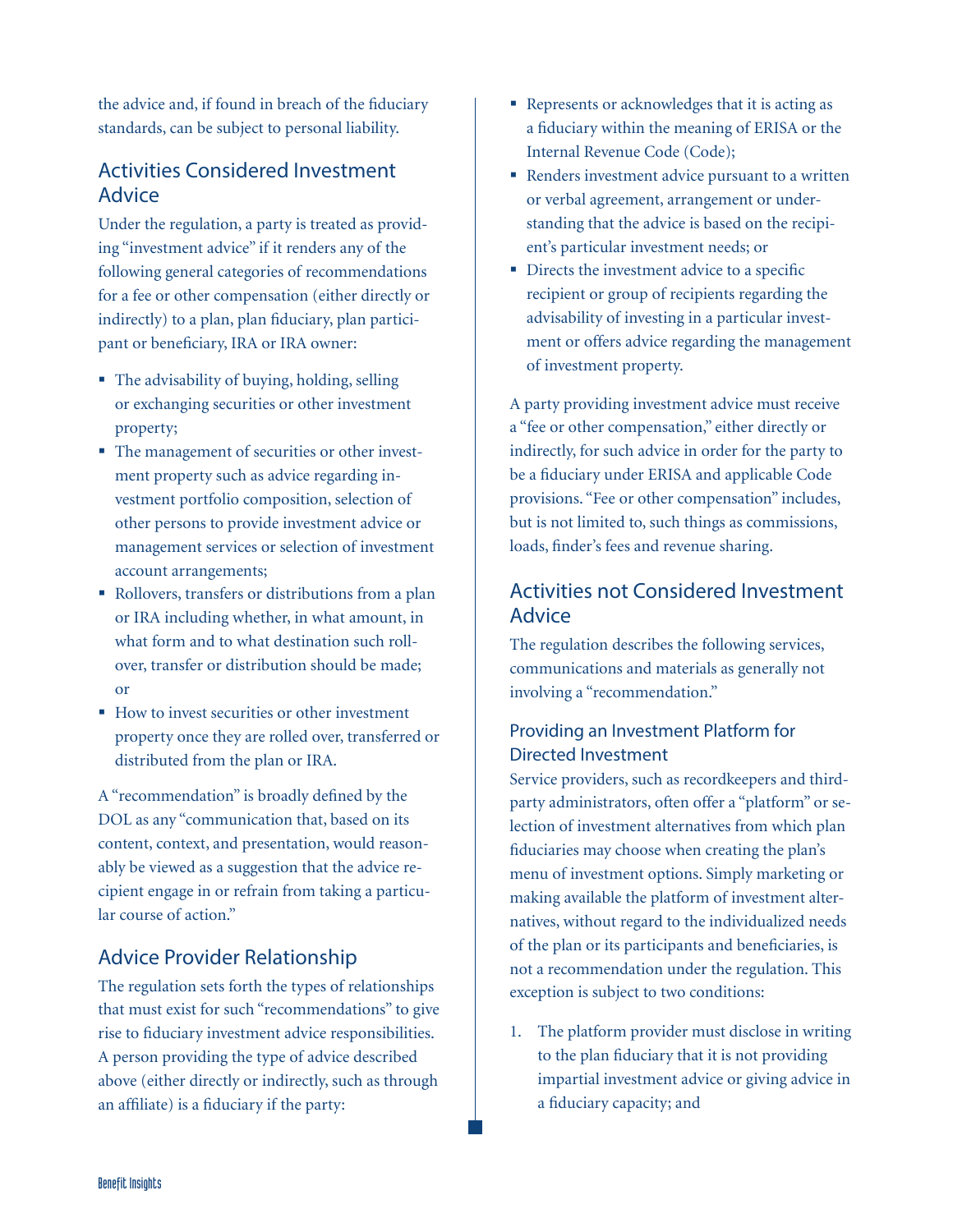2. The plan fiduciary selecting the platform must be independent of the platform provider.

#### Selection and Monitoring Assistance for Plan Fiduciaries

Identifying investment options that satisfy the pre-established criteria of the plan fiduciary (e.g., expense ratios, size of fund, type of asset, etc.) is not considered a recommendation. The provider must disclose in writing any financial interest in any of the investment alternatives. Also, providing objective financial data and comparisons with independent benchmarks to the plan fiduciary is not considered a recommendation.

#### Investment Education

Generally the following kinds of investment information and materials will not be treated as recommendations:

- Plan information including benefits or participation, forms of distributions, fee/expense information;
- General financial, investment or retirement information such as retirement-related risks (e.g., longevity, inflation), diversification and risk tolerance;
- Asset allocation models projecting return based on hypothetical fact patterns; and
- **Interactive investment materials (questionnaires,** worksheets, software) allowing plan participants to calculate retirement needs and income.

#### Advice Provided by Employees

The DOL recognized that the expanded fiduciary definition could potentially cause employees of a plan sponsor to be treated as fiduciaries and that an explicit exception was appropriate. Employees of a plan sponsor, such as those working in employee benefits and human resources departments, may provide advice in connection with certain matters without becoming an investment advice fiduciary if the employee does not receive compensation for the advice beyond the normal compensation for work provided for the employer and other conditions are satisfied.

This exclusion covers employees who routinely develop reports and recommendations for the company and other fiduciaries such as an investment committee member suggesting to others on the committee that they consider adding a specific investment to the plan's portfolio. The exclusion also covers employees who are charged with communicating information about the plan and distribution options to other employees as long as the employee's job responsibility does not involve the provision of investment advice and the employee is not licensed to provide investment advice.

#### General Communications

Providing general investment communications that a reasonable person would not view as investment advice would not be viewed as investment recommendations. Examples given by the DOL of some communications that should meet this exception include general circulation newsletters, public media talk show commentary, remarks at widely attended speeches and conferences, general marketing materials and general market data.

#### Best Interest Contract (BIC) Exemption

ERISA and the Code generally prohibit fiduciaries from receiving payments from third parties and from acting on conflicts of interest, including using their authority to affect or increase their own compensation, in connection with transactions involving a plan or IRA. Certain types of fees and compensation common in the retail market may fall within these prohibitions when received by fiduciaries. To facilitate continued provision of advice to such retail investors under conditions designed to safeguard the interest of these investors, the BIC exemption was included in the regulation and allows investment advice fiduciaries to receive these various forms of compensation that, in the absence of an exemption, would not be permitted under ERISA and the Code.